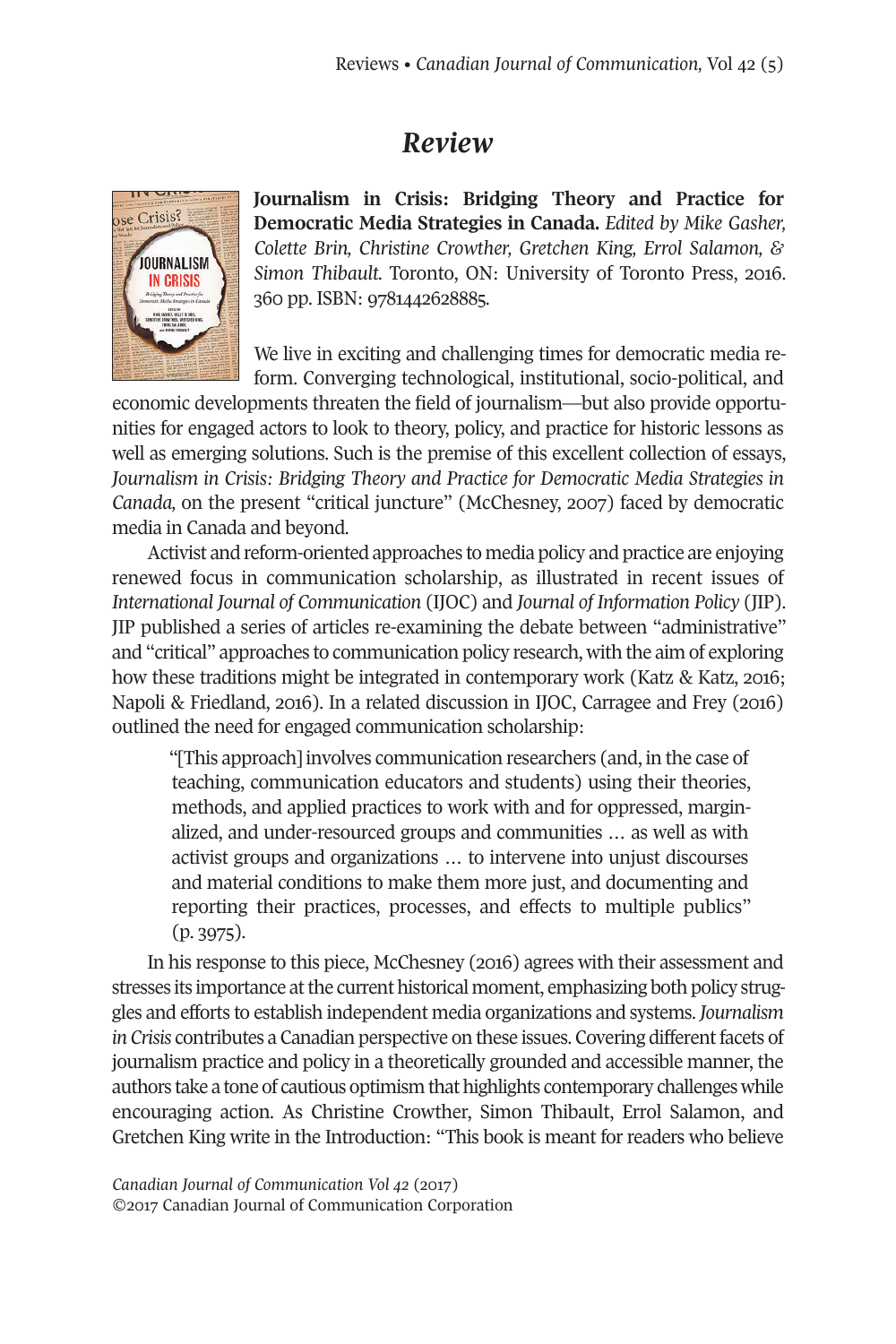journalism has a role to play in democratic life, and who are willing to engage in those arguments on a theoretical and on a practical level" (p. 4). Inspired by the work of media activists and reformers from around the world, chapter authors take a global view, featuring studies of media policy and practice from Australia, Iceland, and the UK, as well as from North America. Their discussions are both diverse and intersectional, highlighting the voices of distinct communities while noting points of similarity.

Drawing on the analytical concept of a media ecosystem and the normative aims articulated in critical public sphere theory, the authors trace the historical roots of the issues discussed in each chapter while highlighting how they have "taken on the hues of the times we live in" (p. 7). Contemporary networked digital technologies, shifting audiences, evolving policy frameworks, and emerging business models are situated in wide-ranging case studies that tease out how policy and practice interact in various media. By adopting a process-oriented view to these issues, authors illustrate not only what has happened, but also what might happen in years to come.

The book is well-structured for this purpose. Part 1 features chapters by Pinar Gurleyen and RobertA. Hackett, and byGreg Nielsen, who respectively frame the subsequent discussion with reference to journalism studies and critical theory. Chapters in Parts 2 and 3 may foreground elements of media policy/practice, but they do so in ways that recognize and reflect their complex interactions. This reviewer particularly appreciated the skill of the authors in presenting these relations in ways that demystify technical concepts sometimes employed in media policy, while also motivating practical change through concrete proposals.

Each chapter explores the interventions of people working in media systems—as policy advocates, citizen journalists, community media managers, and in other roles. For example, David Skinner, Kathleen Cross, and Robert A. Hackett show how policy activists have consistently struggled to democratize media structures against powerful opposition, outlining proposals for institutional reform and highlight several promising "made in Canada" initiatives. An international example comes from Arne Hintz, who illustrates how the collapse of Iceland's economy led to the emergence of a civil society-driven campaign for media reform based on the free circulation of information, including through digital intermediaries such as the Icelandic Modern Media Initiative.

Local media and community journalism are another theme running throughout the book. Pointing to the economic challenges faced by community journalists, Karen Wirsig and Catherine Edwards provide a concise overview of the policy and regulatory frameworks that such groups operate in, before offering proposals for public-community media collaboration. Their chapter ends with several case studies that provide evidence of such partnerships.

This analytical approach of blending policy and practice is also used in chapters about emerging journalism practices. Importantly, authors point to innovations taking place in so-called margins as drivers of change. In their discussion of Groundwire, Gretchen King, Chris Albinati, Anabel Khoo, Candace Mooers, and Jacky Tuinstra Harrison describe how community radio remains a core medium forlocal journalism, but also reflects national efforts to syndicate content and share governance practices among regional affiliates. The authors discuss their efforts to "build a national com